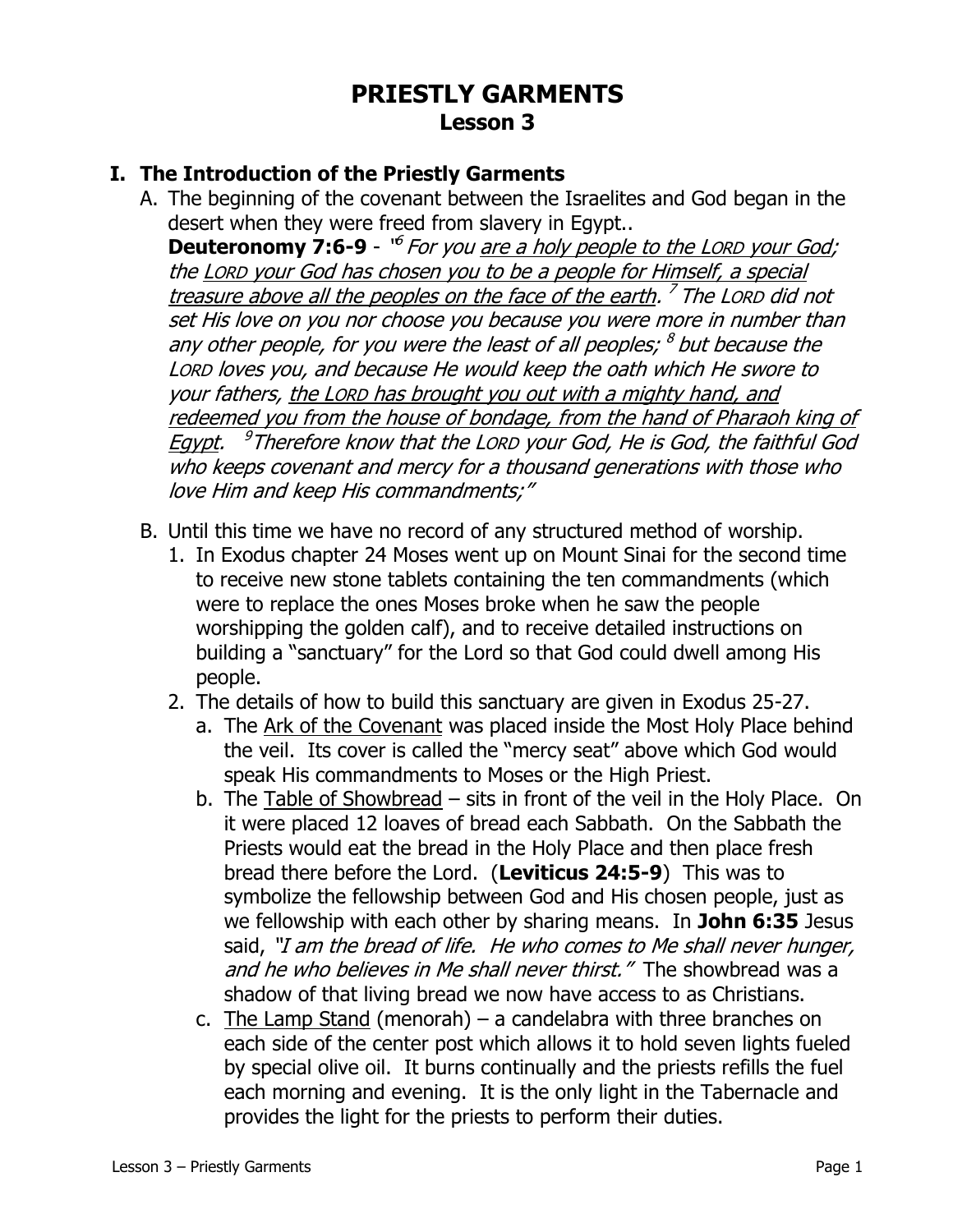- d. The tent of Meeting (Tabernacle) itself was designed by God and is very intricately made to be portable so when God instructed the Israelites to move they could disassemble the tent and easily move it to the next location. Only the Levites were responsible for setting it up, taking it down and carrying it from place to place.
- 3. The final things that God instructed Moses to make were the garments for the High Priests (Aaron and his sons).
	- a. The High Priests were to be descendants of Aaron who were required to avoid anything that would cause them to be defiled: **Leviticus 21:6** – "They shall be holy to their God and not profane the name of their God, for they offer the offerings of the LORD made by fire, and the bread of their God; therefore they shall be holy."
	- b. Any of the descendants of Aaron who had a defect (blind, lame, sickness, scarring, etc.) were not permitted to offer sacrifices. **Leviticus 21**
	- c. Aaron and his sons were consecrated and sanctified specifically for service to God in the Tabernacle and in the burnt offerings.
	- d. Anything that touched the altar for burnt offerings must be holy (**Exodus 29:37b**) and the garments of the high priest proclaimed him to be holy.
	- e. The garments Aaron wore not only symbolized holiness before God, but had the power to sanctify those who came near them when they were dressed in these garments. (**Ezekiel 44:19**)
	- f. The garments of the priests were made so elaborately they represented "royalty".
	- g. The garments were so essential that sacrifices made without the garments would have no validity.
	- h. The priestly garments served as identification for the one performing service to the Lord in the Tabernacle or Temple. Without the garments, even the High Priest would be received by God as a stranger, an unknown person.
	- i. **See the attached documents for scriptures concerning the parts of the priest's garments.**
- 4. The work of the priests was extremely important:
	- a. Priests were to teach the people the difference between the holy and the common and show them how to distinguish between the unclean and the clean. (**Ezekiel 44:23**)
	- b. Priests were to serve as judges in any dispute and to decide it according to God's ordinances (using Urim and Thummin) **Ezekiel 44:24**
	- c. Priests were to keep the laws and decrees for all app0ointed feasts and Sabbaths.
	- d. The bulk of their work was in making atonement for the sins of the people of Israel, as well as for himself.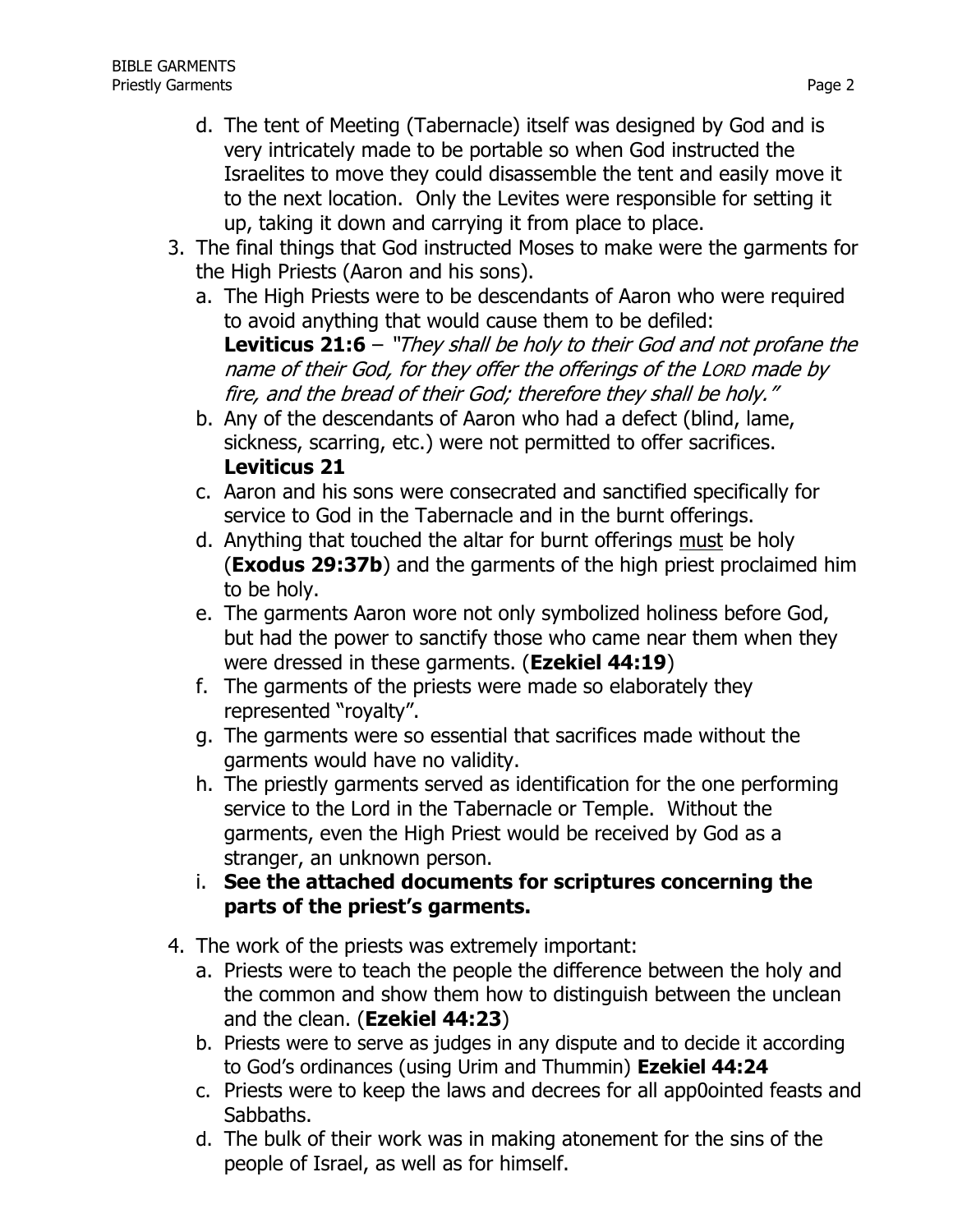## **II. The Priests Of Israel Were A Shadow Of The Final High Priest Who Would Be Able To Atone For The Sins Of The World.**

- A. In the Law of Moses, the High Priest was a mediator between the people of Israel and God for the atonement of sins through a sacrificial system.
	- 1. The people of Israel did not have open access to God themselves.
	- 2. Prophets were also messengers of God who spread the message of God to the people.
	- 3. Only those consecrated and sanctified as holy cold approach God in the Most Holy Place.
	- 4. Almost all things were prified with blood by the High Priest for "without" shedding of blood there is no remission." (**Hebrews 9:22**)
	- 5. However, it was not possible that the blood of bulls and goats could take away sin. (**Hebrews 10:4**)
- B. In the New Covenant (Christianity), Jesus is the fulfillment of the Law of Moses and the only High Priest.
	- 1. Jesus fulfilled the Law in that He was able to keep every law perfectly, which no Jew had ever been able to do. **Matthew 5:17** – "Do not think that I came to destroy the Law or the Prophets. I did not come to destroy but to fulfill."
	- 2. The first covenant was imperfect and was replaced by a better covenant to be realized in the church which was purchased with the blood of Christ. **Matthew 5:17** – "Do not think that I came to destroy the Law or the Prophets. I did not come to destroy but to fulfill."
	- 3. This new covenant is the Law of Christ. (**Galatians 6:2**)
	- 4. Jesus Christ is the High Priest of that new covenant:
		- a. Hebrews 4:14-15 "<sup>14</sup> Seeing then that we have a great High Priest who has passed through the heavens, Jesus the Son of God, let us hold fast our confession. <sup>15</sup> For we do not have a High Priest who cannot sympathize with our weaknesses, but was in all points tempted as we are, yet without sin."
		- b. **Hebrews 2:17** "Therefore, in all things He had to be made like His brethren, that He might be a merciful and faithful High Priest in things pertaining to God, to make propitiation for the sins of the people."
- C. Unlike the first covenant, where the people were born into a relationship with God through their heritage, Christians are adopted as sons into the family of God.

**Ephesians 1:3-5** – "<sup>3</sup> Blessed be the God and Father of our Lord Jesus Christ, who has blessed us with every spiritual blessing in the heavenly places in Christ,  $^4$  just as He chose us in Him before the foundation of the world, that we should be holy and without blame before Him in love, <sup>5</sup> having predestined us to adoption as sons by Jesus Christ to Himself, according to the good pleasure of His will,"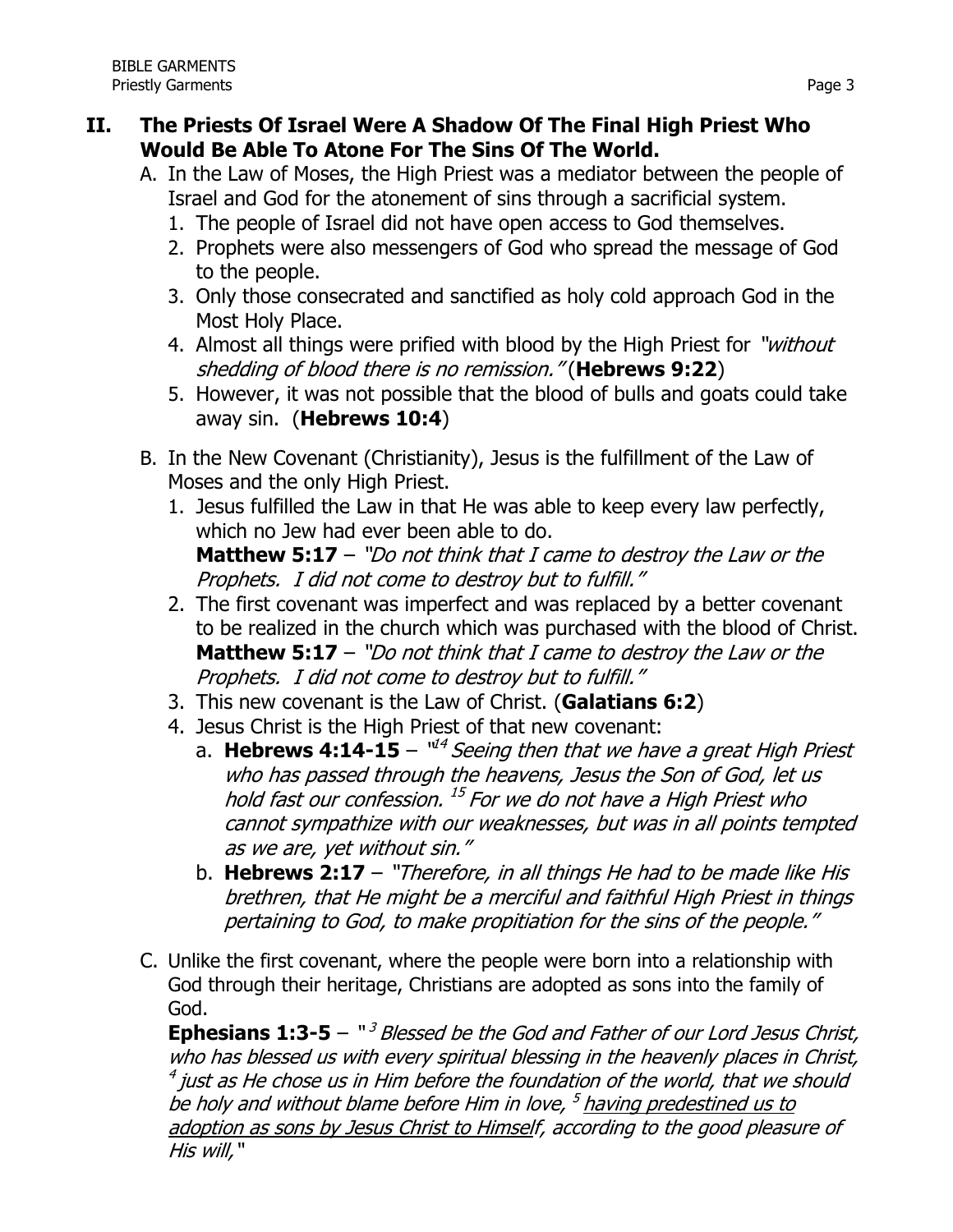- 1. The adoption process takes place when we obey in faith the gospel of Christ by:
	- a. Hearing the word of God (**Romans 10:17**)
	- b. Believing the word of God and that Jesus Christ is His Son (**John 20:31; John 3:16; Acts 8:37**)
	- c. Repenting of our sins (**Acts 3:19; Acts 17:30**)
	- d. Confessing that we believe that Jesus is the Christ, the son of God before witnesses (**Romans 10:9**)
	- e. Being baptized (immersed) in water (**Acts 2:38; Mark 16:15-16; Acts 19:48; Acts 22:16**)
	- f. Living faithfully until we die (**Revelation 2:10**)
- 2. Not only are we adopted as children of God, but we are also a "royal priesthood".

**I Peter 2:9** – "But you are a chosen generation, a **royal priesthood**, <sup>a</sup> holy nation, His own special people, that you may proclaim the praises of Him who called you out of darkness into His marvelous light;"

- 3. In the priesthood of Israel, there was ONE high priest and all other Levites were priests as well, who served the high priest.
	- a. However, the High Priest was the mediator between God and the people. His garments were very elaborate and made him holy in God's sight.
	- b. Only the High Priest could go into the Most Holy Place, which was the sanctuary of God.
	- c. The Levite priests were assistants to the high priest and took care of the physical work necessary in the Tabernacle or the Temple. Their garments were simpler yet required (linen tunic, sash, hat and short pants worn under the tunic).
- 4. In Christianity, there is ONE high priest. It is Jesus Christ who is now in the presence of God and now mediates between Christians and God.
- 5. We do not have to wear special garments in order to communicate with God.
	- a. It is still true that God can only communicate with those who are Holy.
	- b. When we are baptized, we are covered with the blood of Christ which makes us holy in God's sight.
	- c. Our special garment is Christ himself: **Galatians 3:27** – "For as many of you as were baptized into Christ have **put on Christ**."
		- 1) When God sees us, He sees that we are clothed with Christ.
		- 2) This "clothing: grants us the benefits of being His children: we are able to speak directly to God, through Jesus Christ.
		- 3) In **Revelation 3:5** we are told that when we overcome temptation and remain faithful to God, we are "clothed in white garments".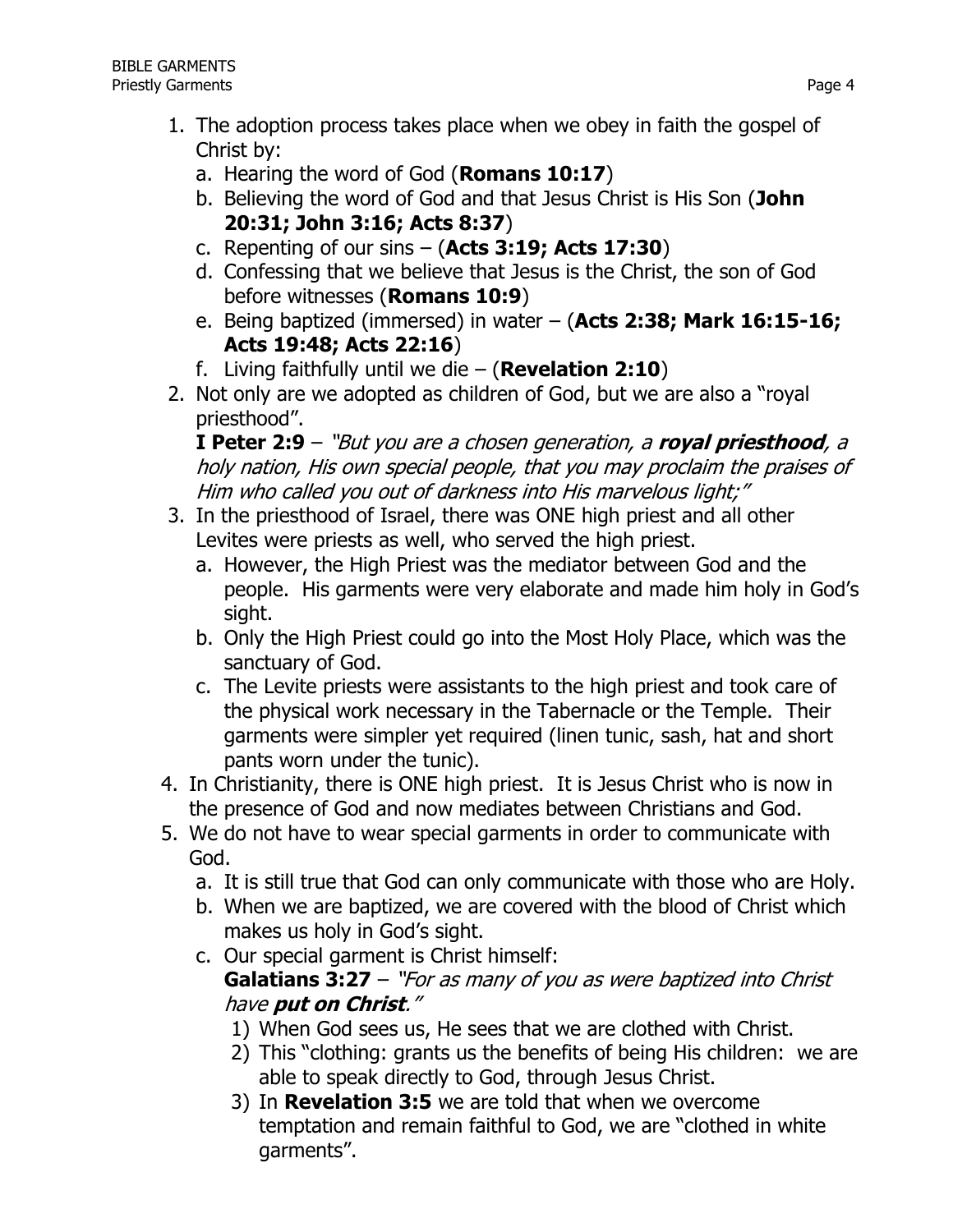"He who overcomes shall be clothed in white garments, and I will not blot out his name from the Book of Life; but I will confess his name before My Father and before His angels."

- 6. It is important that we work diligently to keep our "white garments" from becoming stained.
	- a. **2 Peter 3:13-15** "Therefore, beloved, looking forward to these things, be diligent to be found by Him in peace, **without spot** and blameless;"
	- b. **James 1:27** "Pure and unde3rfiled religion before God and the Father is this; to visit orphans and widows in their trouble, and to keep oneself **unspotted** from the world."

### **III. CONCLUSIONS: It is helpful to understand the significance of the priestly garments in order for us to comprehen the importance of presenting ourselves as "Holy to the Lord".**

A. We are called to be holy:

- 1. **I Peter 1:14-16**  $^{\mathit{u4}}$  as obedient children, not conforming yourselves to the former lusts, as in your ignorance; <sup>15</sup> but as He who called you is holy, you also be holy in all your conduct,  $^{16}$  because it is written, "Be holy, for I am holy."
- 2. **Romans 12:1b**  "...present your bodies a living sacrifice, holy, acceptable to God, which is your reasonable service."
- 3. **I Corinthians 3:17**  "For the temple of God is holy, which temple you are."
- B. We can never be holy by our own efforts.
	- 1. We can only be holy when we are cleansed from sin. What does that?
		- a. **I John 1:7** "But if we walk in the light as He is in the light, we have fellowship with one another, and the blood of Jesus Christ, His Son, cleanses us from all sin."
		- b. **Hebrews 9:14** "...how much more shall the blood of Christ, who through the eternal Spirit offered Himself without spot to God, cleanse your conscience from dead works to serve the living God?"
		- c. **I Peter 1:18-19** "...knowing that you were not redeemed with corruptible things, like silver or gold**,** from your aimless conduct received by tradition from your fathers, but with the precious blood of Christ, as a lamb without blemish and without spot."
	- 2. How, then, do we get access to that soul cleansing blood?
		- a. **Acts 22:16** "And now why are you waiting? Arise and be baptized, and wash away your sins, calling on the name of the Lord."
		- b. Forgiveness of sins cannot take place before baptism.
		- c. When Jesus spoke to Saul on the road to Damascus, Saul believed that it was Jesus speaking to him, yet he did not receive forgiveness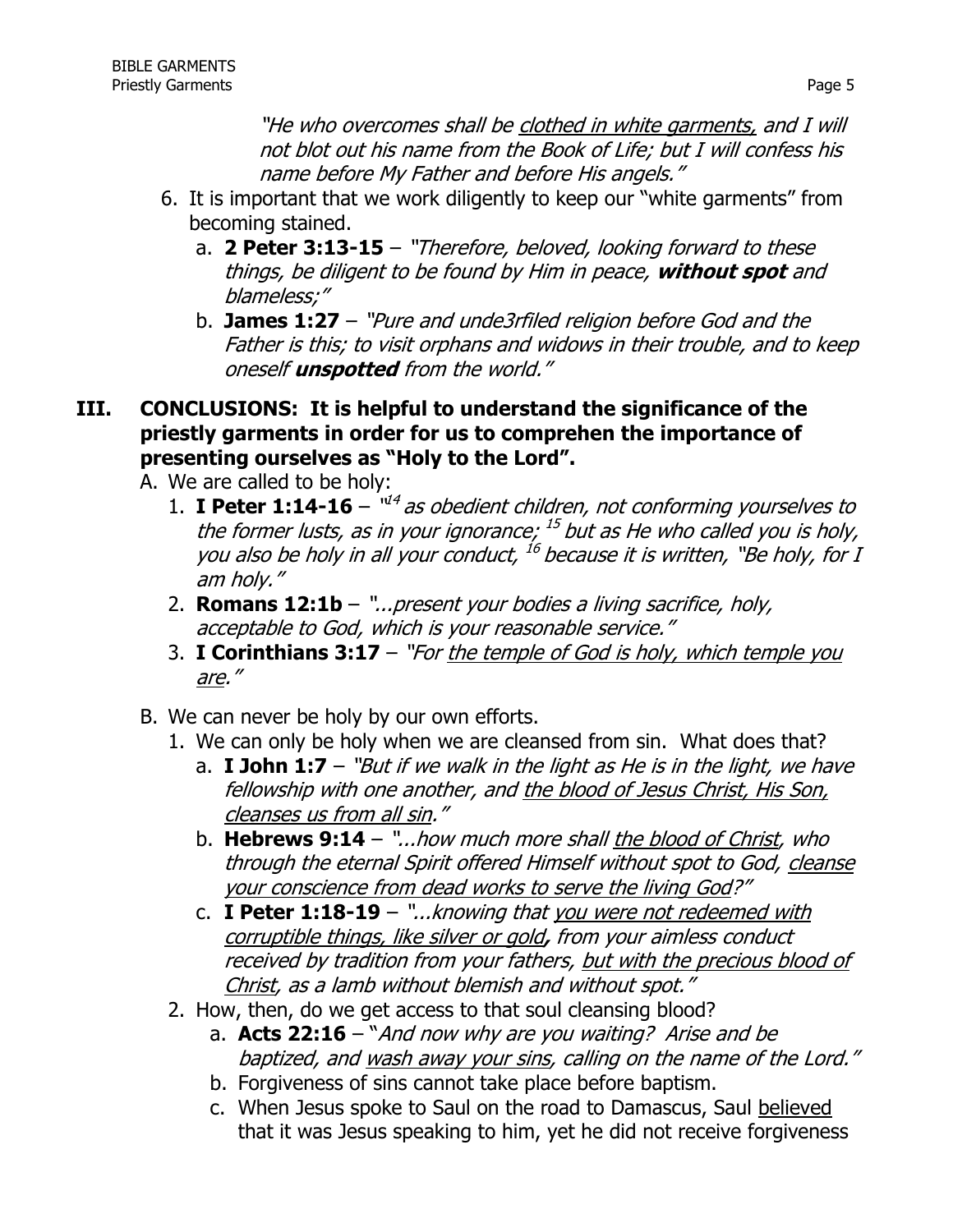of his sins until he was baptized where his "sins were washed away". (**Acts 22:17**)

- 3. Baptism gives us access to the blood of Christ.
- 4. Baptism allows us to "put on Christ". (**Galatians 3:27**)
- 5. We cannot be "Holy to the Lord" until we are washed from our sins.
- C. It is our individual duty to make certain that we understand the word of God properly.
	- 1. **Ephesians 5:6-10** "<sup>6</sup> Let <u>no one deceive you with empty words</u>, for because of these things the wrath of God comes upon the sons of disobedience.<sup>7</sup> Therefore do not be partakers with them. <sup>8</sup> For you were once darkness, but now you are light in the Lord. Walk as children of light  $\frac{9}{9}$  (for the fruit of the Spirit is in all goodness, righteousness, and truth),  $\frac{10}{10}$  finding out what is assemble to the l and finding out what is acceptable to the Lord.
	- 2. **2 John 9-11** " <sup>9</sup> Whoever transgresses and does not abide in the doctrine of Christ does not have God. He who abides in the doctrine of Christ has both the Father and the Son. <sup>10</sup> If anyone comes to you and does not bring this doctrine, do not receive him into your house nor greet <u>him;</u> <sup>11</sup> for he who greets him shares in his evil deeds."
	- 3. **Galatian 1:6-9** " <sup>6</sup> I marvel that you are turning away so soon from Him who called you in the grace of Christ, to a different gospel, <sup>7</sup> which is not another; but there are some who trouble you and want to pervert the gospel of Christ. <sup>8</sup> But even if we, or an angel from heaven, preach any other gospel to you than what we have preached to you, let him be accursed. <sup>9</sup> As we have said before, so now I say again, if anyone preaches any other gospel to you than what you have received, let him be accursed."
	- 4. **Everything** depends upon our searching the scriptures to be **very sure** that we understand and practice only what was taught to the first century churches who were all taught the very same gospel as we read in the New Testament.
	- 5. **I pray that we will never hold on to a doctrine simply because we love those who taught it to us.**
	- 6. Polly Cline, a guest speaker at our Ladies Half-Day twice said: "We must love the truth enough to recognize error when it is taught by someone we love AND enough to recognize truth even if it is taught by an enemy,"
	- 7. This is a real problem in every church, in that there are always some whose beliefs are more based upon what their parents believed than what they have learned from the Bible themselves.
	- 8. You will truly be my beloved sisters if you question me if I ever seem to be teaching something other than the truth of God's word.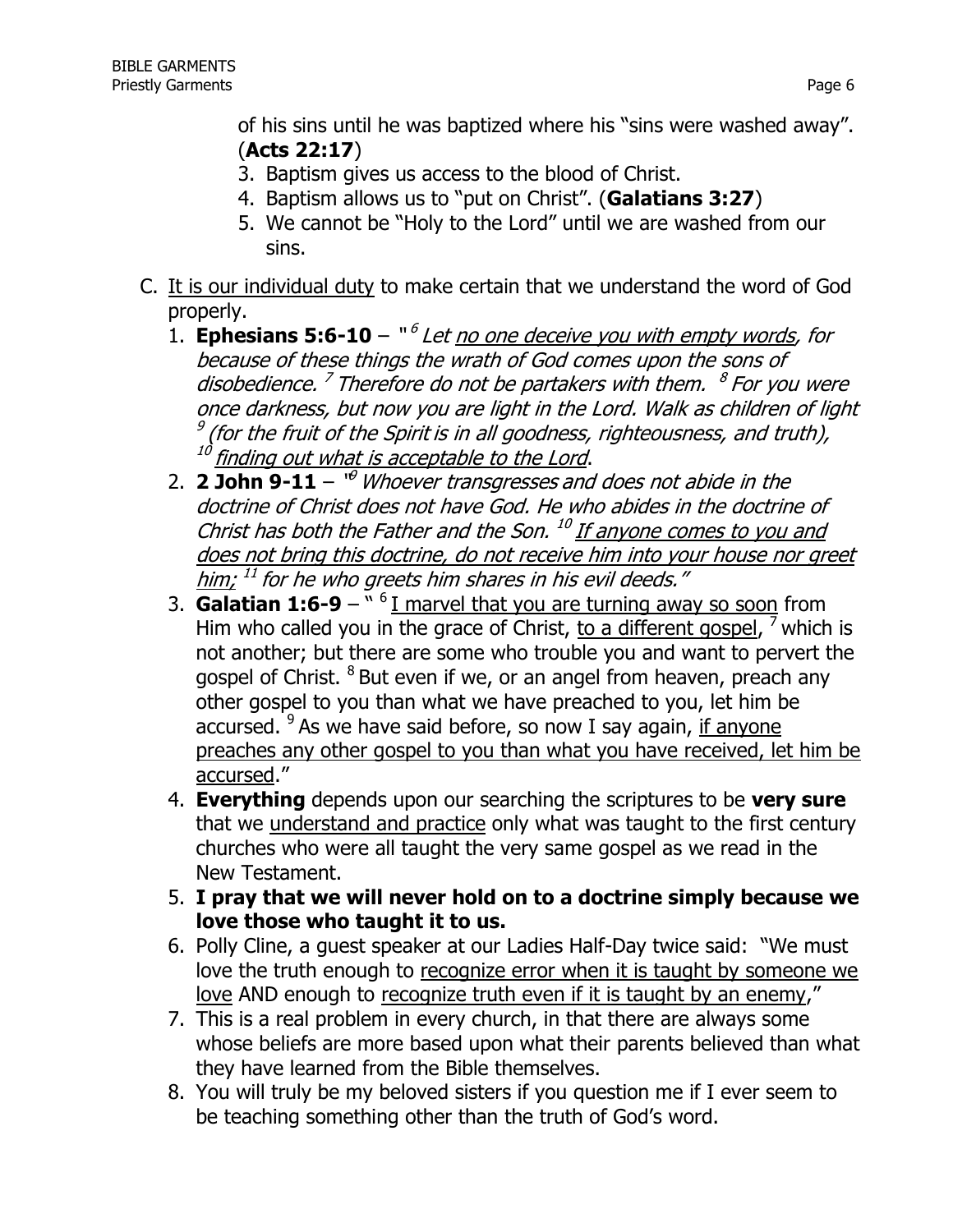# **THE PRIESTLY GARMENTS**

While such elaborate garments may seem odd today, God used these distinctive garments to set His spiritual leaders apart from the other Israelites. All the garments worn by the Old Testament priests were symbolic of being set apart for God's work of atoning for sin. Compliance with the "dress code" was required**.** This is noted in verse **Exodus 28:43** – "Aaron and his sons must wear (the garments) when3ever they entered the tent of meeting or approach the altar to minister in the Holy Place, so that they will not incur guilt and die."

Each piece of the priestly garments held significance related to the work the priests performed. The Israelites lived wit a continual reminder of the importance of the priestly work. They also had a foreshadowing of Jesus, the "great high priest" (**Hebrews 4:14**), who would carry out God's plan of atonement in true holiness and perfection.

The turban was plain white, with a gold plate placed at the forehead. On the plate was inscribed the words "holy to the Lord." This gold place "will be on Aaron's forehead continually so that (the children of Israel) will be acceptable to the Lord." (**Exodus 28:38**) This reminder of consecration, placed so conspicuously on the outfit, symbolized the importance of approaching the Lord God in holiness.



- $8 8$  And the intricately woven band of the ephod, which is on it, shall be of the same workmanship, made of gold, blue, purple, and scarlet *thread*, and fine woven linen. "
- $6 7 ^6$  and they shall make the ephod of gold, blue, purple, and scarlet thread, and fine woven linen, artistically worked. <sup>7</sup> It shall have two shoulder straps joined at its two edges, and so it shall be joined together. "
- $9 13 9$  Then you shall take two onyx stones and engrave on them the names of the sons of Israel:  $^{10}$  six of their names on one stone and six names on the other stone, in order of their birth. <sup>11</sup> With the work of an engraver in stone, like the engravings of a signet, you shall engrave the two stones with the names of the sons of Israel. You shall set them in settings of gold. <sup>12</sup> And you shall put the two stones on the shoulders of the ephod as memorial stones for the sons of Israel. So Aaron shall bear their names before the LORD on his two shoulders as a memorial. <sup>13</sup> You shall also make settings of gold,"
- 14, 22-25  $-$ <sup>n4</sup> and you shall make two chains of pure gold like braided cords, and fasten the braided chains to the settings."

 $^{\text{22}}$  You shall make chains for the breastplate at the end, like braided cords of pure gold.  $^{23}$  And you shall make two rings of gold for the breastplate, and put the two rings on the two ends of the breastplate.  $^{24}$  Then you shall put the two braided chains of gold in the two rings which are on the ends of the breastplate; <sup>25</sup> and the other two ends of the two braided chains you shall fasten to the two settings, and put them on the shoulder straps of the ephod in the front."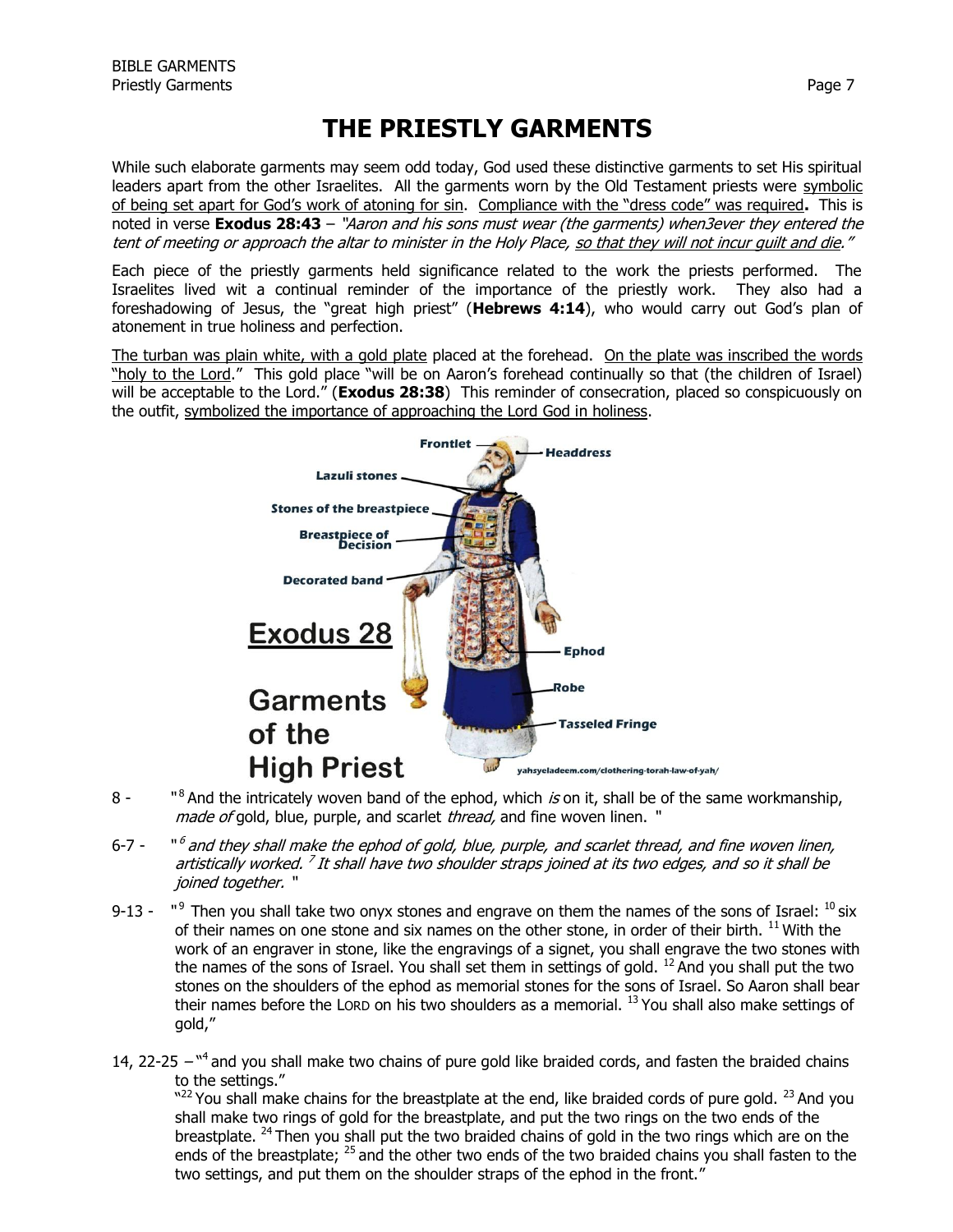- 15-16  $15$  You shall make the breastplate of judgment. Artistically woven according to the workmanship of the ephod you shall make it: of gold, blue, purple, and scarlet thread, and fine woven linen, you shall make it. <sup>16</sup> It shall be doubled into a square: a span *shall be* its length, and a span *shall be* its width."
- 29-30  $N^{29}$  So Aaron shall bear the names of the sons of Israel on the breastplate of judgment over his heart, when he goes into the holy place, as a memorial before the LORD continually. <sup>30</sup> And you shall put in the breastplate of judgment the Urim and the Thummim, and they shall be over Aaron's heart when he goes in before the LORD. So Aaron shall bear the judgment of the children of Israel over his heart before the LORD continually."

### **THE URIM and THUMMIM**

The Urim (meaning "lights") and Thummim (meaning "perfections") were gemstones that were carried by the high priest of Israel on the ephod. They were used by the high priest to determine God's will in some situations. Some proposed that God would cause the Urim and Thummim to light up in varying patterns to reveal His decision. According to Josephus, a first century historian, the Urim and Thummim were kept in a pouch and were engraved with symbols identifying yes/no and true/false.

No one knows the precise nature of the Urim and Thummim or exactly how they were used. The Bible simply does not give us enough information., Reference to the Urim and Thummim are rare in the Bible. They are first mentioned in the description of the breastplate of judgment (Ex. 28:30; Lev. 8:8). When Joshua succeeded Moses as leader over Israel, he was to receive answers from God by means of the Urim through Eleazar, the high priest (Num. 27:21). The Urim and Thummim are next mentioned in Moses' dying blessing upon Levi (Deut. 33:8). The following scriptures likely also speak of the Urim and Thummim: Joshua 7:14-18; I Sam. 14:37-45, and 2 Sam. 21:1.

- 17 "And you shall put settings of stones in it, four rows of stones: The first row shall be a sardius, a topaz, and an emerald; this shall be the first row; "
- 18 "the second row *shall be* a turquoise, a sapphire, and a diamond;"
- 19 "the third row, a jacinth, an agate, and an amethyst;"
- 20 "and the fourth row, a beryl, an onyx, and a jasper. They shall be set in gold settings."
- 21 "And the stones shall have the names of the sons of Israel, twelve according to their names, like the engravings of a signet, each one with its own name; they shall be according to the twelve tribes.
- 26 "You shall make two rings of gold, and put them on the two ends of the breastplate, on the edge of it, which is on the inner side of the ephod."
- 27 "You shall make two rings of gold, and put them on the two ends of the breastplate, on the edge of it, which is on the inner side of the ephod."
- 28 "They shall bind the breastplate by means of its rings to the rings of the ephod, using a blue cord, so that it is above the intricately woven band of the ephod, and so that the breastplate does not come loose from the ephod."
- $31 32$  $331$  You shall make the robe of the ephod all of blue.  $32$  There shall be an opening for his head in the middle of it; it shall have a woven binding all around its opening, like the opening in a coat of mail, so that it does not tear."
- 33-35 "<sup>33</sup> And upon its hem you shall make pomegranates of blue, purple, and scarlet, all around its hem, and bells of gold between them all around: <sup>34</sup> a golden bell and a pomegranate, a golden bell and a pomegranate, upon the hem of the robe all around.<sup>35</sup> And it shall be upon Aaron when he ministers,